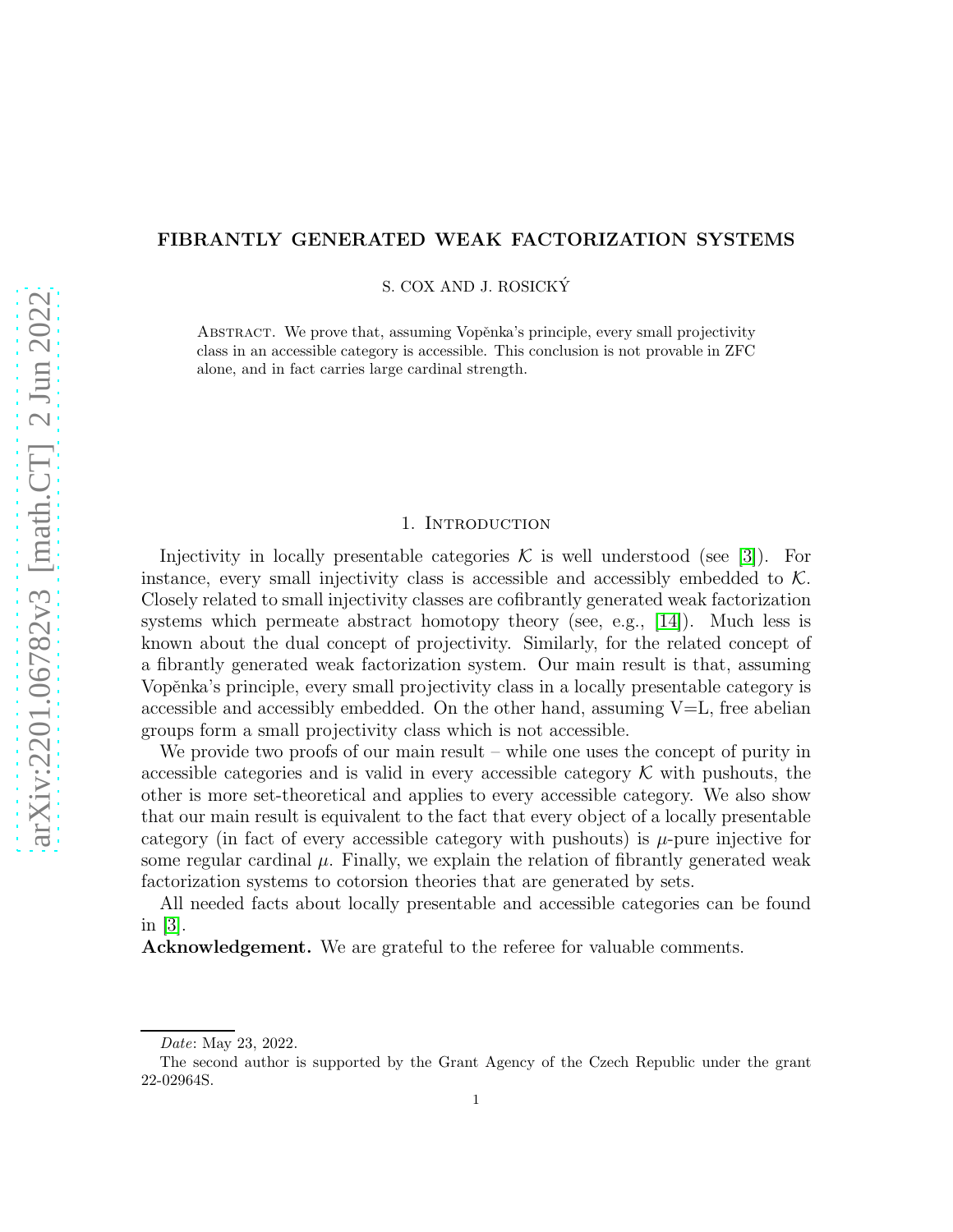### 2. Fibrant generation

Let K be a category and  $f : A \to B$ ,  $g : C \to D$  morphisms such that in each commutative square



there is a diagonal  $d : B \to C$  with  $d \cdot f = u$  and  $g \cdot d = v$ . One says that g has the right lifting property w.r.t.  $f$  and that  $f$  has the left lifting property w.r.t.  $g$ . We write  $f \Box g$ . For a class X of morphisms of K we put

> $\mathcal{X}^{\Box} = \{g \mid g \text{ has the right lifting property w.r.t. each } f \in \mathcal{X}\}\$ and  $\Box \mathcal{X} = \{f \mid f \text{ has the left lifting property w.r.t. each } g \in \mathcal{X}\}.$

We will consider pairs  $(\mathcal{L}, \mathcal{R})$  of classes of morphisms on a locally presentable category K such that  $\mathcal{R} = \mathcal{L}^{\square}$  and  $\mathcal{L} = {}^{\square} \mathcal{R}$ . We will call these pairs saturated. A saturated pair is called *cofibrantly generated* if  $\mathcal{R} = \mathcal{X}^{\square}$  for a set X and *fibrantly generated* if  $\mathcal{L} = \square \mathcal{Y}$  for a set  $\mathcal{Y}$ .

A saturated pair  $(\mathcal{L}, \mathcal{R})$  is called a *weak factorization system* if every morphism of K factorizes as an  $\mathcal{L}$ -morphism followed by an R-morphism. Every cofibrantly generated saturated pair in a locally presentable category is a weak factorization system [\[6\]](#page-9-1).

**Problem 2.1.** Is every fibrantly generated pair  $(\mathcal{L}, \mathcal{R})$  a weak factorization system?

In what follows, 0 will denote an initial object of  $K$  and 1 a terminal one. An object K is *L*-injective if  $K \to 1$  is in  $\mathcal{L}^{\square}$  and R-projective if  $0 \to K$  is in  ${}^{\square} \mathcal{R}$ .  $\mathcal{L}$ -Inj or  $\mathcal{R}$ -Proj denote the full subcategories of K consisting of L-injectives or R-projectives, respectively. A small projectivity class is a class of the form  $\mathcal{R}\text{-}\mathrm{Proj}$  where  $\mathcal R$  is a set. A class of morphisms L is left-cancellable if  $gf \in \mathcal{L}$  implies that  $f \in \mathcal{L}$ . In a category with products, an  $\mathcal{L}\text{-}cogenerator$  is a set  $\mathcal G$  of objects such that, for every object K, the canonical morphism

$$
\gamma_K:K\to K^*=\prod_{C\in\mathcal{G}}C^{\mathcal{K}(K,C)}
$$

is in  $\mathcal L$  (see [\[2\]](#page-9-2)).

<span id="page-1-0"></span>**Proposition 2.2.** Let  $\mathcal{L}$  be left-cancellable and  $\mathcal{K}$  has products and an  $\mathcal{L}$ -injective *L*-cogenerator. Then  $(L, L^{\square})$  is a fibrantly generated weak factorization system.

*Proof.* Following [\[1,](#page-9-3) Poposition 1.6],  $(L, L^{\square})$  is a weak factorization system. Let  $\mathcal{Y} = \{C \to 1 | C \in \mathcal{G}\}\$  where  $\mathcal{G}$  is an *L*-injective *L*-cogenerator. Clearly,  $\mathcal{Y} \subset \mathcal{L}^{\square}$ , hence  $\mathcal{L} \subseteq \mathbb{D} \mathcal{Y}$ . On the other hand, let  $f: K \to L$  be in  $\mathbb{D} \mathcal{Y}$ . Since  $K^*$  is  $\mathbb{D} \mathcal{Y}$ -injective, there is  $g: L \to K^*$  such that  $gf = \gamma_K$ . Since  $\mathcal L$  is left-cancellable,  $f \in \mathcal L$ .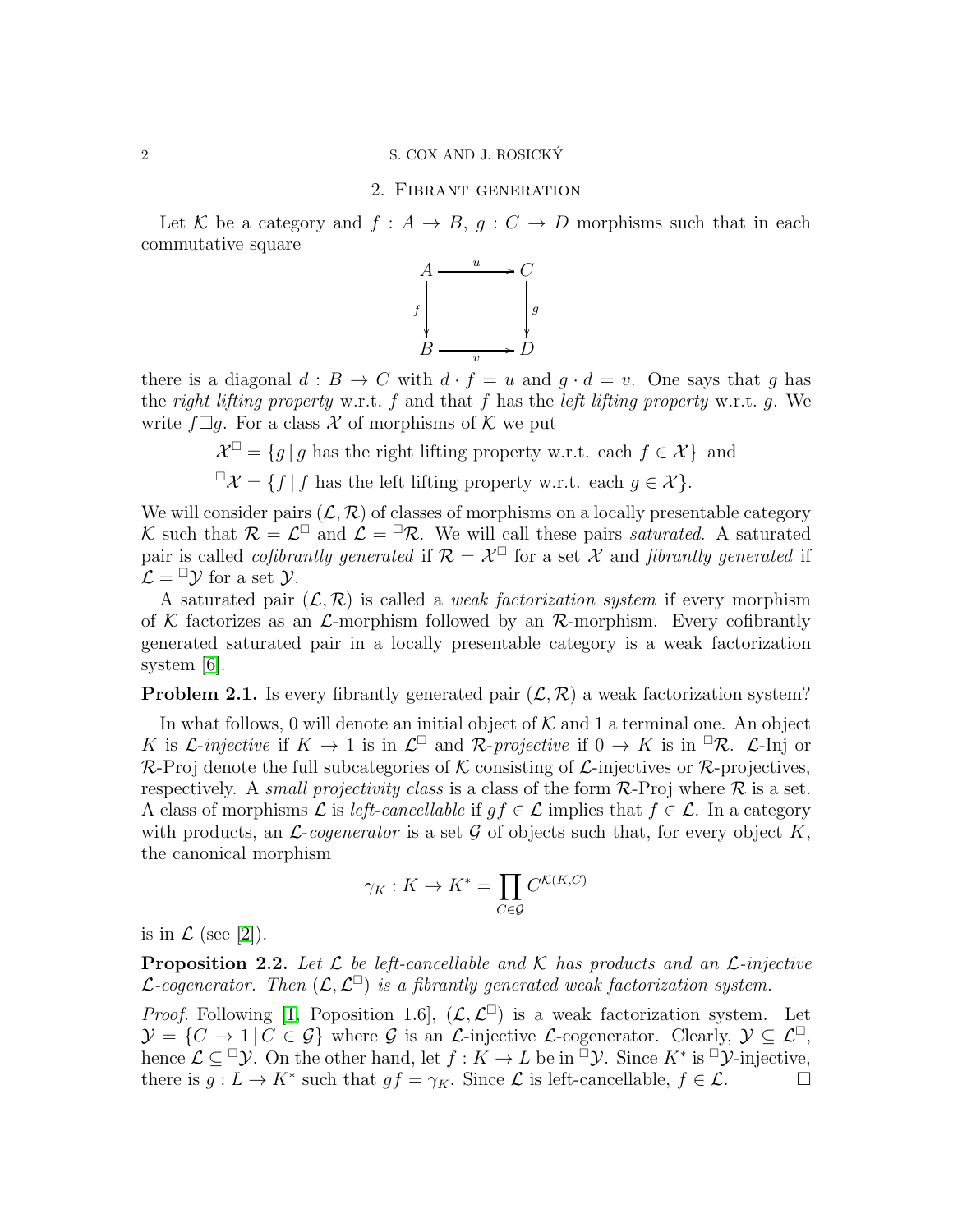<span id="page-2-0"></span>**Example 2.3.** (1) Let  $\mathcal{L}$  consist of embeddings in the category **Pos** of posets. Then  $\mathcal{L}$ -injectives are complete lattices and a two-element chain 2 is an  $\mathcal{L}$ -injective  $\mathcal{L}$ cogenerator. In fact, isotone maps  $K \to 2$  correspond to down-sets in K. If a, b are incomparable elements of K then there exists a down-set  $Z \subseteq K$  such that  $a \in Z$  and  $a \notin Z$ . Hence  $\gamma_K$  is an embedding. Since  $\mathcal L$  is left-cancellable, following [2.2,](#page-1-0)  $(\mathcal L, \mathcal L^{\square})$ is a weak factorization system fibrantly generated by  $2 \rightarrow 1$ .

(2) In every category with an injective cogenerator the class Mono of monomorphisms forms a fibrantly generated weak factorization system  $(Mono, mono^{\Box})$ . This includes every Grothendieck topos and every Grothendieck abelian category. In particular, the category  $R$ -**Mod** of  $R$ -modules.

(3) Let **Ban** be the category of Banach spaces and linear maps of norm  $\leq 1$ . Let  $p : \mathbb{C} \to 1$ . Following the Hahn–Banach theorem,  $\mathcal{L} = \mathbb{F}_p$  is the class of linear isometries.  $\mathcal{L}$ -injective Banach spaces are precisely Banach spaces  $C(X)$  where X is an extremally disconnected compact Hausdorff space and **Ban** has enough  $\mathcal{L}$ -injectives (see [\[9\]](#page-9-4)). In particular,  $\mathbb C$  is  $\mathcal L$ -injective. On the other hand if  $f : A \to B$  is not an isometry, witnessed by a vector x of norm 1 (i.e.  $|| f x || < 1$ ), take  $g : A \to \mathbb{C}$ of norm 1, such that  $|gx| = 1$  (by the Hahn–Banach theorem). Supposing  $g = hf$ , we get

$$
1 = |gx| = |hfx| \le ||h|| \cdot ||fx|| < ||h||,
$$

which is a contradiction. Hence  $\mathbb C$  is an  $\mathcal L$ -injective  $\mathcal L$ -cogenerator. Since  $\mathcal L$  is left cancellable,  $(\mathcal{L}, \mathcal{L}^{\square})$  is a fibrantly generated weak factorization system.

**Remark 2.4.** Whenever  $\mathcal{L} = \mathbb{I} \mathcal{Y}$  for a set Y consisting of morphisms of the form  $C \rightarrow 1$ , then  $\mathcal L$  is left-cancellable.

**Remark 2.5.** Let  $(\mathcal{L}, \mathcal{R})$  be a saturated pair in a locally presentable category K cofibrantly generated by  $\mathcal{X} \subseteq \mathcal{L}$ . Then  $(\mathcal{L}, \mathcal{R})$  is a weak factorization system and  $\mathcal{L}$ consists of retracts of cellular morphisms, i.e., transfinite compositions of pushouts of morphisms from  $\mathcal X$ . This is a consequence of a *small object argument* (see [\[6\]](#page-9-1)).

One cannot expect this for fibrantly generated saturated pair  $(\mathcal{L}, \mathcal{R})$  in a locally presentable category. But, if  $(\mathcal{L}, \mathcal{R})$  is a weak factorization system fibrantly generated by  $Y$  then  $R$  consists of retracts of transfinite cocompositions of pullbacks of elements of  $\mathcal{Y}$ ; the authors of [\[5\]](#page-9-5) call the latter  $\mathcal{Y}$ -Postnikov towers. They show in [\[5,](#page-9-5) 3.1] that the model category of non-negatively graded chain complexes of vector spaces is fibrantly generated.

A *cotorsion theory* is a pair  $(\mathcal{F}, \mathcal{C})$  of classes of R-modules such that

$$
\mathcal{C} = \mathcal{F}^{\perp} = \{C \mid \text{Ext}^{1}(F, C) = 0 \text{ for all } F \in \mathcal{F}\} \text{ and}
$$

$$
\mathcal{F} = {}^{\perp}\mathcal{C} = \{F \mid \text{Ext}^{1}(F, C) = 0 \text{ for all } C \in \mathcal{C}\}.
$$

A cotorsion theory  $(F, C)$  is *generated by a set* if there is a set X such that  $F =$  $\perp$ X, and if this holds, we say X generates the cotorsion theory  $(\mathcal{F}, \mathcal{C})$ . It is called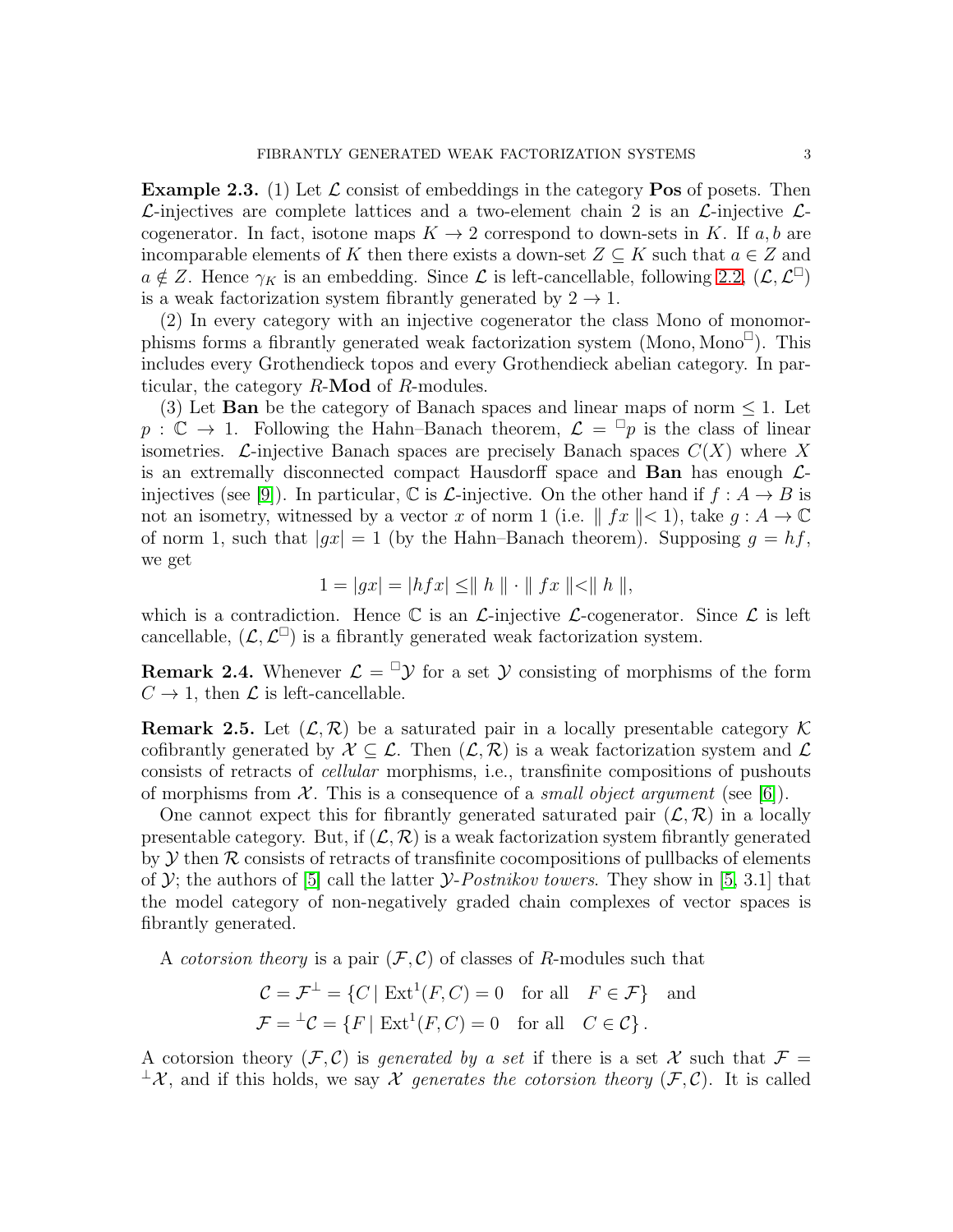*cogenerated by a set* if there is a set  $\mathcal{Y}$  such that  $\mathcal{C} = \mathcal{Y}^{\perp}$ , and if this holds, we say that Y cogenerates the cotorsion theory  $(\mathcal{F}, \mathcal{C})$ .<sup>[1](#page-3-0)</sup>

 $\mathcal F$ -monomorphisms are monomorphisms whose cokernel is in  $\mathcal F$  and  $\mathcal C$ -epimorphisms are epimorphisms whose kernel is in  $\mathcal{C}$ .

<span id="page-3-2"></span>**Remark 2.6.** For a cotorsion theory  $(\mathcal{F}, \mathcal{C})$ ,  $(\mathcal{F}\text{-}\mathrm{Mono}, \mathcal{C}\text{-}\mathrm{Epi})$  is a saturated pair ([\[17,](#page-10-1) Proposition 3.1]). Moreover  $\mathcal{C} = (\mathcal{F}\text{-}\mathrm{Mono})$ -Inj and  $\mathcal{F} = (\mathcal{C}\text{-}\mathrm{Epi})$ -Proj. If a cotorsion theory  $(\mathcal{F}, \mathcal{C})$  is cogenerated by a set then  $(\mathcal{F}\text{-}\mathrm{Mono}, \mathcal{C}\text{-}\mathrm{Epi})$  is a cofibrantly generated weak factorization system ([\[17,](#page-10-1) Remark 3.2]).

<span id="page-3-1"></span>**Proposition 2.7.** A cotorsion theory  $(F, C)$  is generated by a set if and only if the saturated pair  $(F\text{-}\mathrm{Mono}, \mathcal{C}\text{-}\mathrm{Epi})$  is fibrantly generated.

*Proof.* Let  $(\mathcal{F}, \mathcal{C})$  be generated by a set  $\mathcal{Y}$ . Following [\[19,](#page-10-2) Lemma 2.1], there is a set  $\mathcal{Z}_0$  of  $\mathcal{Y}$ -epimorphisms such that  $\mathcal{F} = \mathcal{Z}_0$ -Proj. Let  $\mathcal{Z} = \mathcal{Z}_0 \cup \{p\}$  where  $p : C \to 1$ for an injective cogenerator C. Following [2.3\(](#page-2-0)2),  $\Box \mathcal{Z} \subseteq$  Mono. Following the dual of part I. of the proof of [\[16,](#page-10-3) Lemma 4.4],  $\overline{\mathscr{Z}} = \mathscr{F}$ -Mono.

Conversely, let  $(\mathcal{F}\text{-}\mathrm{Mono}, \mathcal{C}\text{-}\mathrm{Epi})$  be fibrantly generated by  $\mathcal{Y}$ . Let  $\mathcal{Z}$  consist of kernels C of epimorphisms  $f: A \to B$  from  $\mathcal Y$ . Assume that  $Ext<sup>1</sup>(X, C) = 0$  for every  $C \in \mathcal{Z}$ . Consider the long exact sequence

$$
0 \to \text{Hom}(X, C) \to \text{Hom}(X, A) \to \text{Hom}(X, B) \to \text{Ext}^1(X, C) \to \dots
$$

induced by f. Since  $Ext^1(X, C) = 0$ ,  $Hom(X, f) : Hom(X, A) \to Hom(X, B)$  is surjective. Hence  $X \in \mathcal{F}$ . We have proved that  $\mathcal{Z}$  generates  $(\mathcal{F}, \mathcal{C})$ .

**Remark 2.8.** Let  $(\mathcal{F}, \mathcal{C})$  be a cotorsion theory generated by a set such that  $\mathcal{F}$  is either closed under pure submodules or  $\mathcal C$  consists of modules of finite injective dimension and the pair is hereditary. Then, assuming  $V=L$ ,  $(\mathcal{F}, \mathcal{C})$  is cogenerated by a set (see [\[18,](#page-10-4) Theorem 1.3 and Theorem 1.7]). Following [2.7](#page-3-1) and [2.6,](#page-3-2) the fibrantly generated saturated pair  $(F\text{-Mono}, \mathcal{C}\text{-Epi})$  is also cofibrantly generated. Hence it is a weak factorization system.

## 3. Accessibility

<span id="page-3-3"></span>**Theorem 3.1.** Assuming Vopěnka's principle, every object in a locally presentable category is  $\mu$ -pure injective for some regular cardinal  $\mu$ .

*Proof.* Let K be locally  $\lambda$ -presentable. Suppose K is not  $\mu$ -pure injective for any regular cardinal  $\mu$ . Hence, for every regular cardinal  $\mu \geq \lambda$ , there is a  $\mu$ -pure monomorphism  $f_\mu: K \to L_\mu$  which does not split. Indeed, if every  $\mu$ -pure monomorphism  $f: K \to L$  splits then K is  $\mu$ -pure injective because, given a  $\mu$ -pure monomorphism

<span id="page-3-0"></span><sup>1</sup>The definitions of "generated by a set" and "cogenerated by a set" are sometimes reversed in the literature.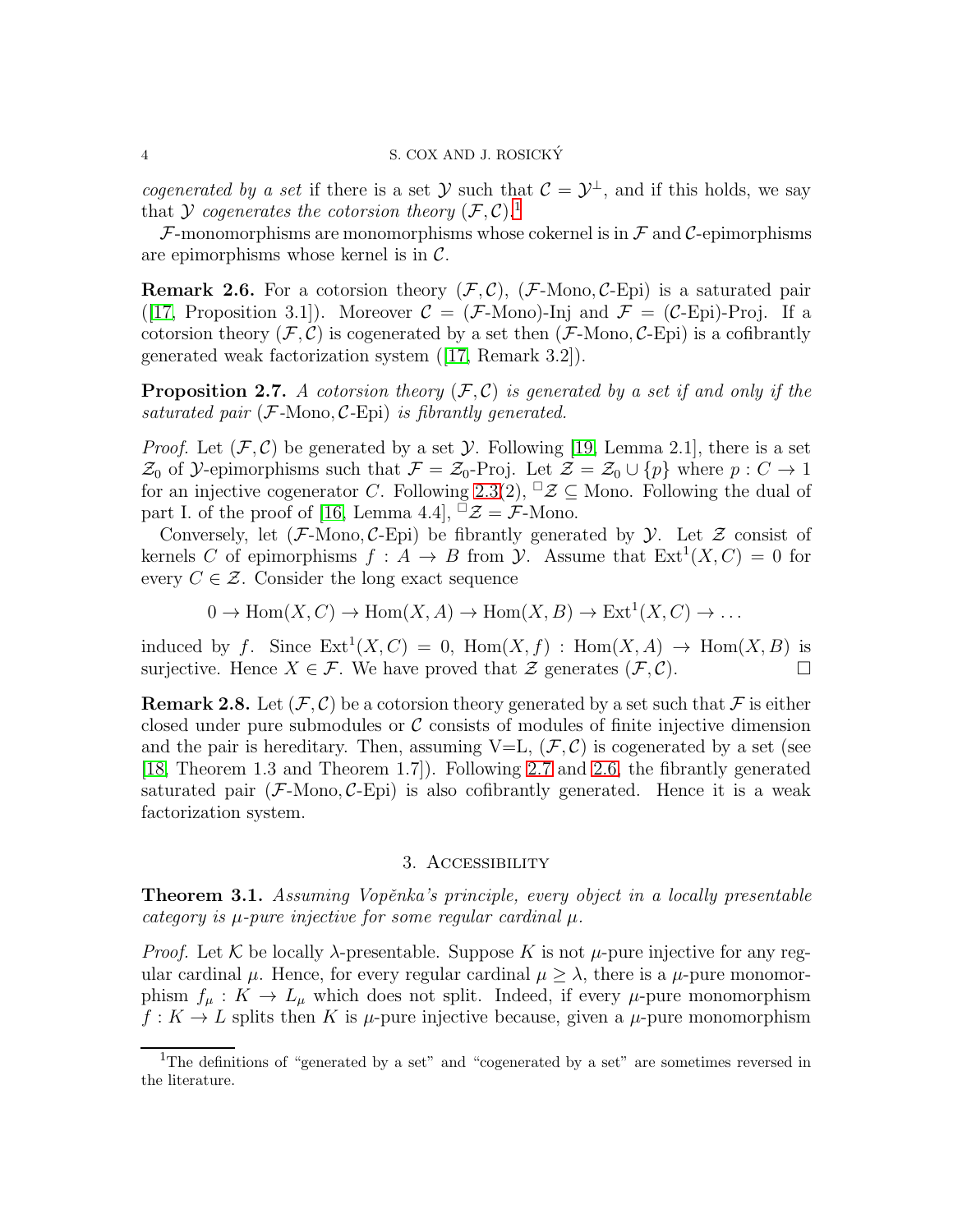$h: A \to B$  and  $g: A \to K$  then a pushout



yields a  $\mu$ -pure monomorphism h (see [\[4,](#page-9-6) Proposition 15]). Since h splits, there is  $s: P \to K$  such that  $s\bar{h} = id_K$ . Then  $s\bar{g}h = s\bar{h}g = g$ .

If a morphism  $f: K \to L$  is a  $\mu$ -pure monomorphism for all  $\mu$  then f is a split monomorphism. Thus there is a sequence of regular cardinals

$$
\mu_0 < \mu_1 < \ldots \mu_i < \ldots
$$

indexed by ordinals and  $\mu_i$ -pure monomorphisms  $f_i: K \to L_i$  such that  $f_i$  is not  $\mu_j$ -pure for all  $j > i$ . Thus there is no morphism  $h : f_i \to f_j$ ,  $i < j$  in  $K \downarrow \mathcal{K}$ . Indeed, having  $h: L_i \to L_j$  with  $hf_i = f_j$ , then  $f_i$  is  $\mu_i$ -pure (see [\[3,](#page-9-0) Remarks 2.28]). It contradicts Vopěnka's principle (see [\[3,](#page-9-0) Lemma 6.3]).

<span id="page-4-1"></span>**Examples 3.2.** (1) Assume that there is a regular cardinal  $\mu$  such that every abelian group is  $\mu$ -pure injective. Consider a  $\mu$ -pure epimorphism  $f : A \rightarrow B$  in **Ab** and its kernel  $g: C \to A$ . Then g is a  $\mu$ -pure monomorphism and, since C is  $\mu$ -pure injective, g splits. Thus f splits, which contradicts  $[8, \text{Lemma } 5.10].$ 

(2) Assume  $0^{\#}$  does not exist and let R be a ring which is not right perfect. Then the R-module  $R^{(\omega)}$  is not  $\mu$ -pure injective for any regular cardinal  $\mu$  (see the proof of [\[19,](#page-10-2) Proposition 1.5]).

<span id="page-4-0"></span>**Lemma 3.3.** Let K be a locally presentable category,  $\mu$  be a regular cardinal, and  $\mathcal{Y}$ be class of morphisms which are  $\mu$ -pure injective in  $\mathcal{K}^{\rightarrow}$ . Then  $\Box$ *y* is closed under  $\mu$ -pure subobjects in  $\mathcal{K}^{\rightarrow}$ .

*Proof.* Let  $f : A \to B$  be in  $\supseteq Y$  and  $(a, b) : f' \to f$  be a  $\mu$ -pure monomorphism where  $f': A' \to B'$ . Consider  $g: C \to D$  in  $\mathcal Y$  and  $(u', v') : f' \to g$ . Since g is  $\mu$ -pure injective in  $K^{\rightarrow}$ , there is  $(u, v) : f \rightarrow g$  in  $K^{\rightarrow}$  such that  $(u, v) \cdot (a, b) = (u', v')$ . Thus there is  $t : B \to C$  such that  $tf = u$  and  $gt = v$ .



Hence  $tbf' = tfa = ua = u'$  and  $gtb = vb = v'$ . Thus  $f' \in \mathcal{Y}$ .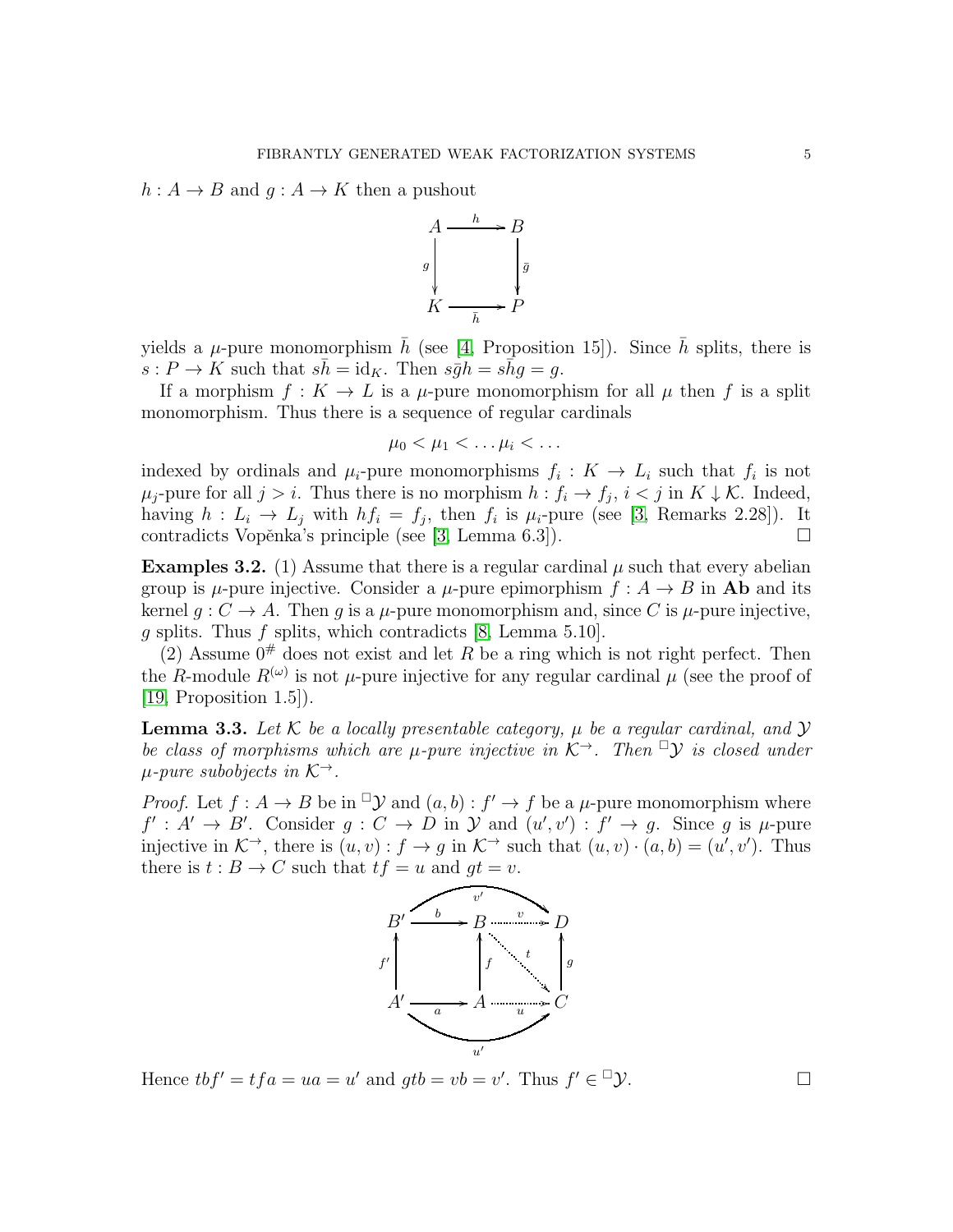<span id="page-5-0"></span>**Theorem 3.4.** Let  $(\mathcal{L}, \mathcal{R})$  be a fibrantly generated saturated pair in a locally presentable category  $K$ . Then, assuming Vopěnka's principle,  $\mathcal L$  is an accessible and accessibly embedded subcategory of  $K^{\rightarrow}$ .

*Proof.* Let  $(\mathcal{L}, \mathcal{R})$  be a saturated pair fibrantly generated by a set Y and assume Vopěnka's principle. Since  $\mathcal Y$  is a set, [3.1](#page-3-3) implies there is a regular cardinal  $\mu$  such that all members of Y are  $\mu$ -pure injective in  $\mathcal{K}^{\rightarrow}$ . Then [3.3](#page-4-0) implies that  $\mathcal{L}$  is closed under  $\mu$ -pure subobjects. Hence  $\mathcal L$  is accessible and accessibly embedded to  $\mathcal K^{\rightarrow}$  (see  $[3,$  Theorem 6.17]).

<span id="page-5-1"></span>Corollary 3.5. Assuming Vopěnka's principle, every small projectivity class  $P$  in a locally presentable category  $\mathcal K$  is accessible and accessibly embedded to  $\mathcal K$ .

*Proof.* Let  $\mathcal{P} = \mathcal{S}$ -Proj for a set  $\mathcal{S}$ . Following [3.4,](#page-5-0)  $\Box \mathcal{S}$  is accessible and accessibly embedded. Hence the same holds for  $P$ .

<span id="page-5-2"></span>**Remark 3.6.** (1) On the other hand, [3.4](#page-5-0) follows from [3.5.](#page-5-1) Indeed,  $f\Box g$  where  $g: C \to D$  iff f is projective to  $(id_C, g) : id_C \to g$ .

(2) Moreover, [3.1](#page-3-3) follows from [3.4.](#page-5-0) Indeed, let  $K$  be locally presentable and K be in K. Consider  $\mathcal{L} = \mathbb{I}t$  where  $t : K \to 1$ . Following [3](#page-5-0).4, there is a regular cardinal  $\mu$  such that  $\mathcal L$  is  $\mu$ -accessible and closed under  $\mu$ -directed colimits in  $\mathcal K^{\rightarrow}$ . Since  $\mathcal L$  contains split monomorphisms, it contains  $\mu$ -pure monomorphisms (see [\[3,](#page-9-0) Proposition 2.30]). Thus  $K$  is  $\mu$ -pure injective.

**Examples 3.7.** (1) Let  $(\mathcal{F}, \mathcal{I})$  be the cotorsion theory in **Ab** generated by  $\mathbb{Z}$ , i.e.,  $\mathcal{F}$ is the class of Whitehead groups. Following [\[19,](#page-10-2) Lemma 2.1] it is a small projectivity class. Assuming V=L,  $\mathcal F$  is the class of free groups and it is not accessible (see [\[12,](#page-9-8) Chapter VII]).

(2) It follows from [3.6\(](#page-5-2)2) and [3.2\(](#page-4-1)2) that [3.4](#page-5-0) needs large cardinals. Note that  $V=L$ implies that  $0^{\#}$  does not exist.

<span id="page-5-3"></span>**Theorem 3.8.** Let  $(\mathcal{L}, \mathcal{R})$  be a cofibrantly generated weak factorization system in a locally presentable category K. Suppose  $(\mathcal{L}, \mathcal{R})$  is also fibrantly generated by a set Y of morphisms, such that each member of  $\mathcal{Y}$  is  $\mu$ -pure injective in  $\mathcal{K}^{\rightarrow}$  for some regular cardinal  $\mu$ . Then, assuming the existence of a proper class of almost strongly compact cardinals,  $\mathcal L$  is accessible and accessibly embedded to  $\mathcal K^{\rightarrow}$ .

*Proof.* Following [\[15,](#page-10-5) Corollary 3.3],  $\mathcal{L}$  is a full image of an accessible functor. Moreover, it is closed under  $\mu$ -pure subobjects in  $\mathcal{K}^{\rightarrow}$  for some regular cardinal  $\mu$  (see [3.3\)](#page-4-0). The result follows from [\[7,](#page-9-9) Theorem 3.2].  $\square$ 

**Remark 3.9.** A weak factorization system  $(\mathcal{L}, \mathcal{R})$  in a category K is accessible if the factorization functor  $K^{\rightarrow} \rightarrow K^{\rightarrow}$  is accessible. Every cofibrantly generated weak factoriztion system in a locally presentable category is accessible. Since [\[15,](#page-10-5) Corollary 3.3] is valid even for accessible weak factorization systems, in [3.8,](#page-5-3) the weak factorization system  $(\mathcal{L}, \mathcal{R})$  could only be accessible instead of cofibrantly generated.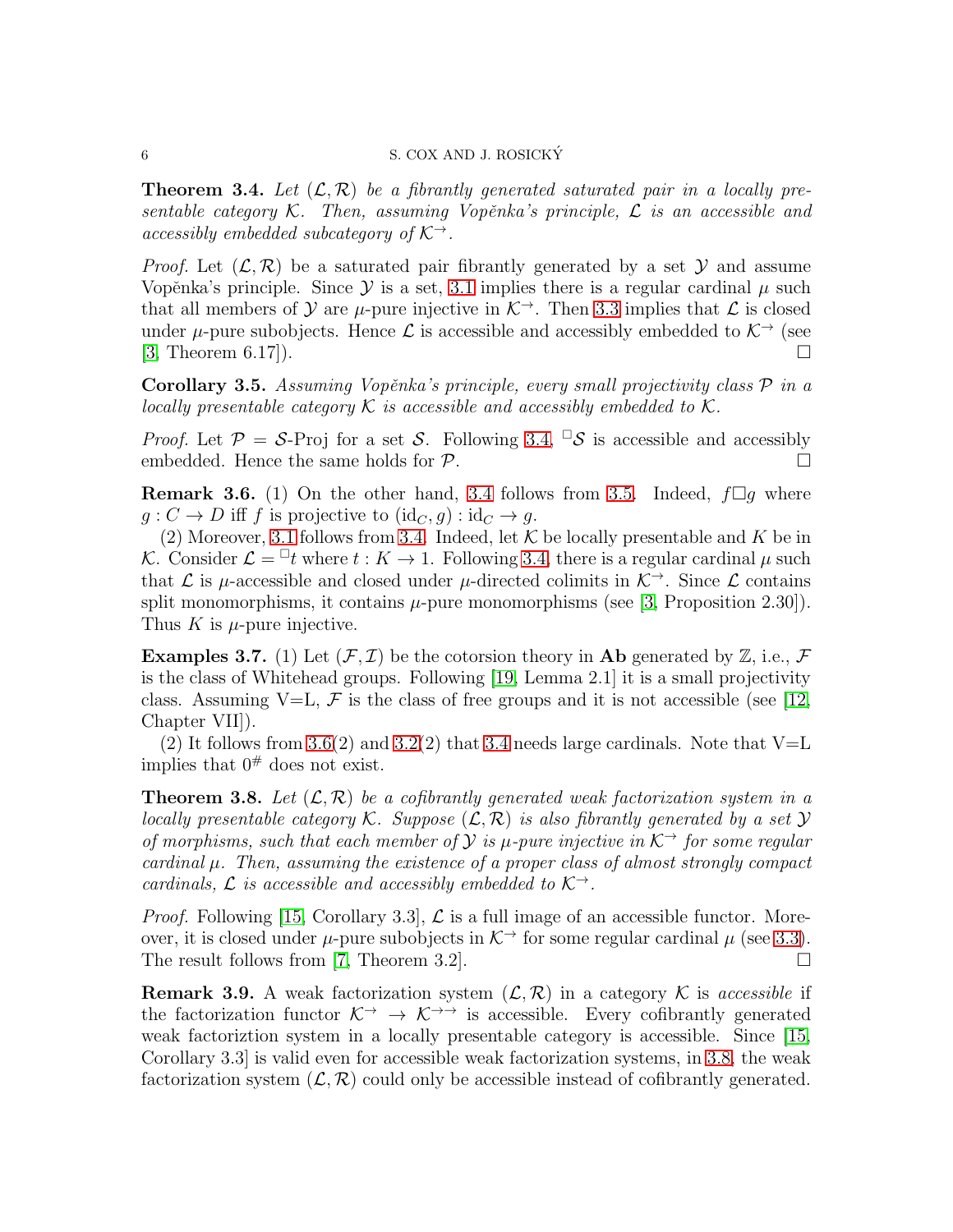<span id="page-6-0"></span>**Remark 3.10.** All results of this section are valid in every accessible category  $\mathcal{K}$ with pushouts. It suffices to do this in [3.1,](#page-3-3) which follows from [\[3,](#page-9-0) Remark 2.30].

## 4. Another proof of Theorem [3.4](#page-5-0)

We sketch our original proof of Theorem [3.4.](#page-5-0) While this version is less succinct than the proof given above, it may be more accessible to logicians. Moreover, in contrast to [3.10,](#page-6-0) it does not need pushouts. All set-theoretic terminology used here agrees with [\[13\]](#page-10-6).

Assume Vopěnka's principle and that  $K$  is an accessible category. By Remark [3.6\(](#page-5-2)1) above and [\[3,](#page-9-0) Corollary 6.10], it suffices to show that every small projectivity class is accessible.

By [\[3,](#page-9-0) Theorem 5.35],  $\mathcal{K}$  is equivalent to the category of models of some basic  $L_{\mu}$ -theory T for some regular cardinal  $\mu$ . From now on we will identify K with this category of models. By routine induction on formula complexity, it can be seen that if  $\mathfrak{N} = (N, \in)$  is a  $\Sigma_1$ -elementary substructure of the universe of sets, T and its signature are both elements and subsets of  $\mathfrak{N}$ , and  $\mathfrak{N}$  happens to be closed under sequences of length  $\mu$ , then whenever K is a model of T and  $K \in \mathfrak{N}$ , it makes sense to form the restriction  $K \upharpoonright \mathfrak{N}$  (with underlying set  $K \cap N$ ), and this restriction is also model of T. Similarly, if  $f: L \to K$  is a morphism in  $\mathfrak{N}$  (i.e.,  $f: L \to K$ is a morphism in  $K$  and  $f$ ,  $L$ , and  $K$  are all elements of  $\mathfrak{N}$ ), then its restriction  $f \restriction \mathfrak{N}: L \restriction \mathfrak{N} \to K \restriction \mathfrak{N}$  is a morphism in the category.

Suppose S is a set of morphisms in K and  $P = S$ -Proj. By [\[11,](#page-9-10) Corollary A.2], there is an inaccessible cardinal  $\kappa > \mu$  with the following property: for every set b there is an  $\mathfrak{N} = (N, \in)$  such that:

- (1)  $\mathfrak{N}$  is a  $\Sigma_1$ -elementary substructure of the universe of sets, T and its signature are both elements and subsets of  $\mathfrak{N}$ , and  $\mathfrak{N}$  is closed under  $\mu$ -sequences (hence the comments above regarding restrictions to  $\mathfrak{N}$  are applicable);<sup>[2](#page-6-1)</sup>
- <span id="page-6-3"></span>(2)  $b \in \mathfrak{N}$  and  $|\mathfrak{N}| < \kappa$ ;
- (3)  $|\bigcup \mathcal{S}| < \kappa$  and  $\mathfrak{N} \cap \kappa$  is transitive. This implies that  $s \upharpoonright \mathfrak{N} = s$  for every  $s \in \mathfrak{N} \cap \mathcal{S}$ .
- (4) ( $\mathfrak{N}$  reflects membership in  $\mathcal{P}$ ): For every  $K \in \mathfrak{N}$ :  $K \in \mathcal{P}$  if and only if  $K \restriction \mathfrak{N} \in \mathcal{P}$ .
- <span id="page-6-2"></span>(5) (I) reflects existence of fill-ins) Whenever  $q : P \to B$  and  $f : A \to B$  are morphisms in  $\mathfrak{N}$ : there is a fill-in for one of the following diagrams if and only

<span id="page-6-1"></span><sup>&</sup>lt;sup>2</sup>The statement of [\[11,](#page-9-10) Corollary A.2] doesn't include closure of  $\mathfrak N$  under  $\mu$  sequences, but the proof there easily arranges such closure. Namely, in the proof of Corollary A.1, if  $\kappa$  is chosen larger than  $\mu$ , and the  $\lambda_0$  is then chosen to be of cofinality  $>\mu$ , then  $H_{\lambda_0}$  is closed under  $\mu$  sequences (and hence so is the  $j[H_{\lambda_0}]$  from that proof, since the critical point of j is larger than  $\mu$ ).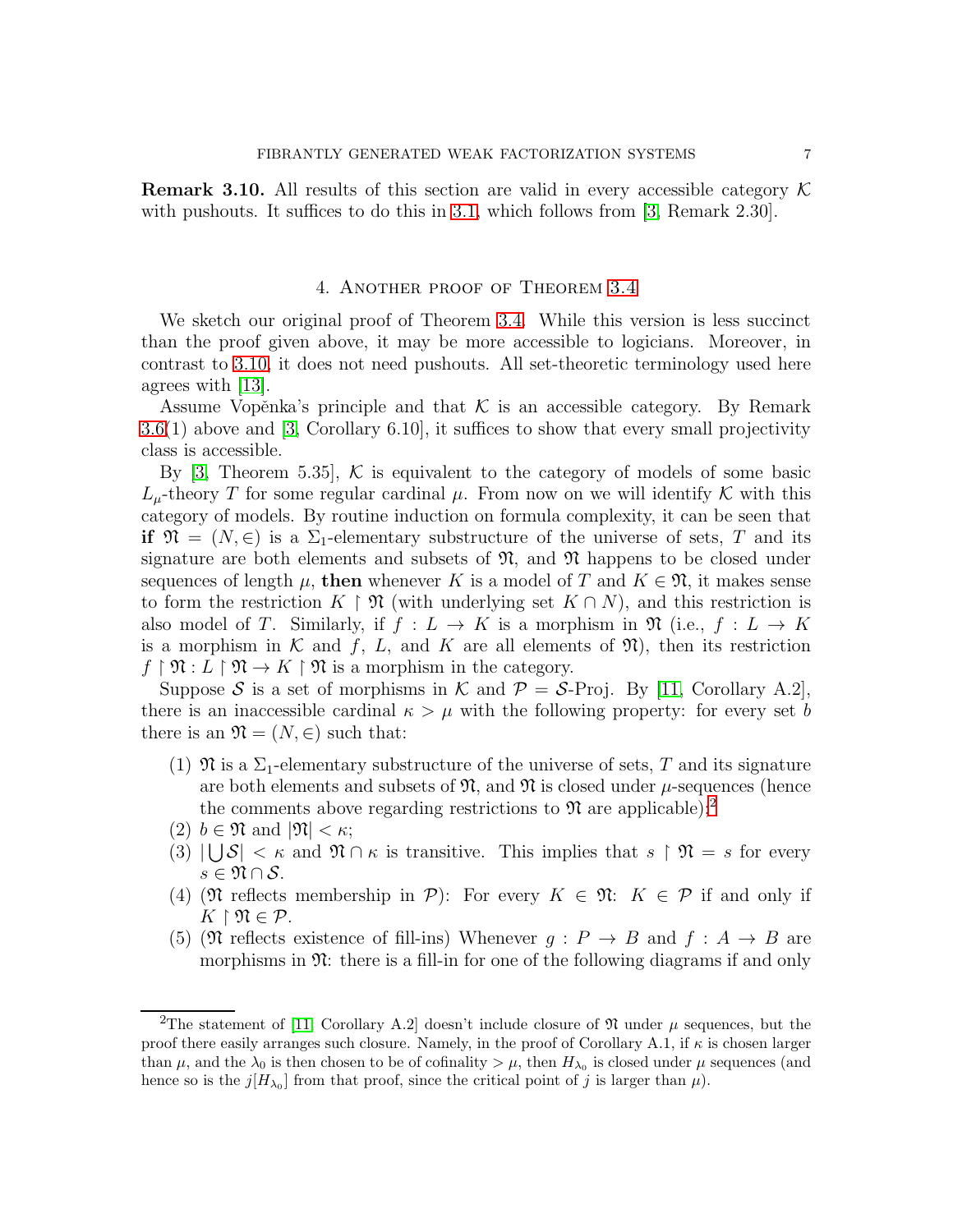if there is a fill-in for the other:



We first claim that every element of  $P$  is a  $\kappa$ -directed colimit of  $\lt \kappa$ -sized members of  $P$ . This has nothing to do with projectivity classes, but simply uses that  $\mathfrak{N}$  reflects membership in the class P. Suppose  $P \in \mathcal{P}$ , and let  $\theta$  be a regular cardinal such that  $P \in H_{\theta}$ , where  $H_{\theta}$  denotes the collection of sets of hereditary cardinality less than  $\theta$ . Let U denote the set of  $\mathfrak{N} \in P_{\kappa}(H_{\theta})$  such that  $P \in \mathfrak{N}$ , and  $\mathfrak{N}$  has the properties listed above (here  $P$  is playing the role of the  $b$  in the list of properties). In particular, each  $\mathfrak{N} \in U$  reflects membership in  $\mathcal{P}$ , so  $P \upharpoonright \mathfrak{N} \in \mathcal{P}$  for every  $\mathfrak{N} \in U$ . By the assumptions on  $\kappa$ , U is a stationary subset of  $P_{\kappa}(H_{\theta})$ . It follows that  $\{P \restriction \mathfrak{N} \mid \mathfrak{N} \in U\}$  is a  $\kappa$ directed collection (under inclusion) of members of  $P$ , each of size  $\lt \kappa$ , with union P.

Finally we show that  $P$  is closed under  $\kappa$ -directed colimits. Suppose

$$
\mathcal{D} = \langle \pi_{i,j} : P_i \to P_j \mid i \le j \in I \rangle
$$

is a  $\kappa$ -directed system of members of  $\mathcal P$ . Since  $\kappa$  is inaccessible, it is sharply stronger than  $\mu$ , and hence K is closed under  $\kappa$ -directed colimits. So D has a colimit in K, which will be denoted  $M_{\infty}$ .

Suppose, toward a contradiction, that  $M_{\infty} \notin \mathcal{P} = \mathcal{S}$ -Proj, as witnessed by some diagram



for which there is no completion from  $M_{\infty}$  into A. Then there is a  $\Sigma_1$ -elementary substructure  $\mathfrak N$  of the universe with the properties listed above such that  $\mathcal D$ , f, and g are elements of  $\mathfrak N$  (here the ordered tuple  $(\mathcal D, f, g)$  is playing the role of the b). By property [5,](#page-6-2) the diagram

<span id="page-7-0"></span>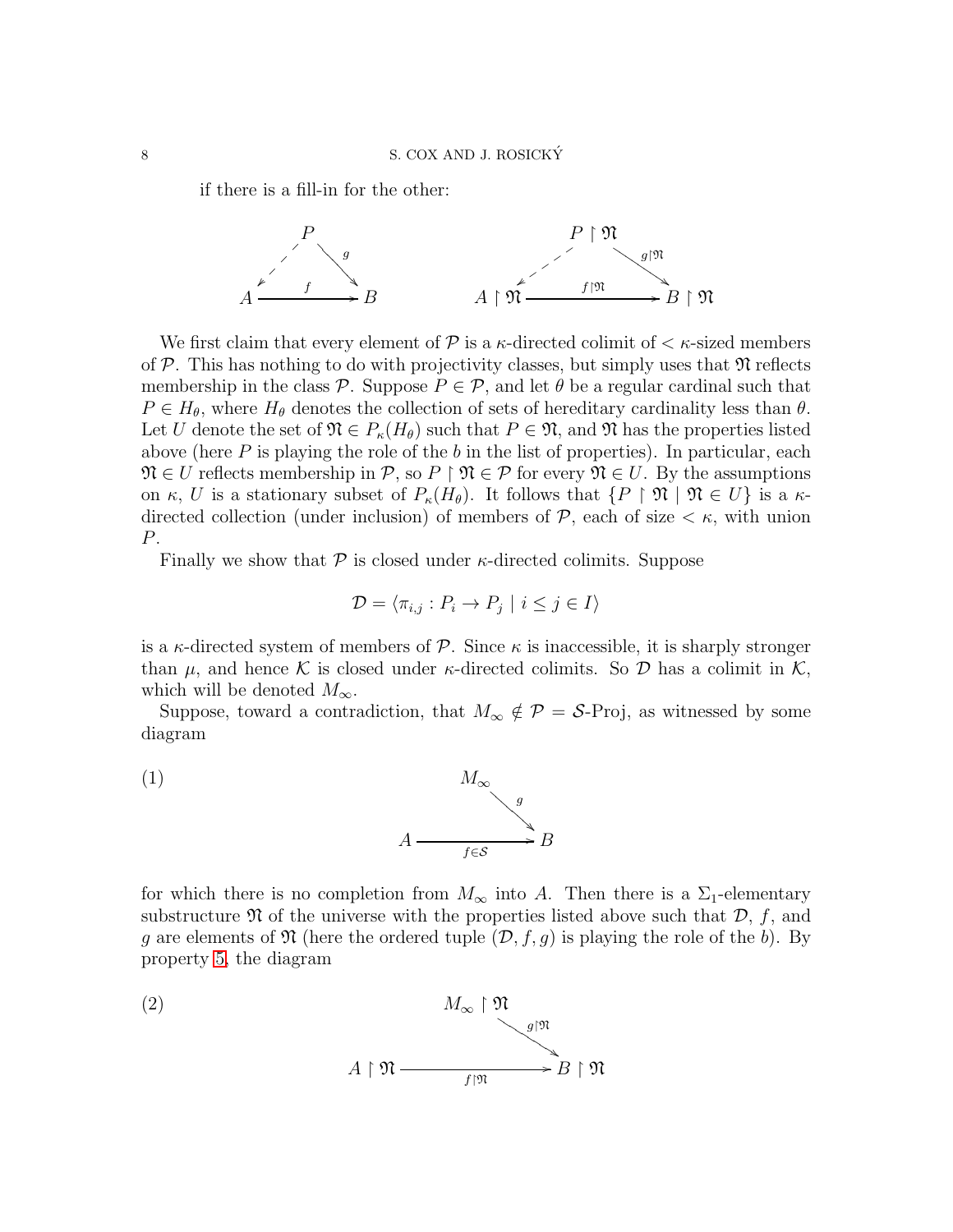has no completion from  $M_{\infty} \restriction \mathfrak{N}$  into  $A \restriction \mathfrak{N}$ . By property [3,](#page-6-3) the bottom row of diagram [\(2\)](#page-7-0) is simply the map  $f : A \to B$ . In summary, the diagram



has no completion from  $M_{\infty} \restriction \mathfrak{N}$  into A.

On the other hand, since  $|\mathfrak{N}| < \kappa$  and I is  $\kappa$ -directed, there is an  $i^* \in I$  above all members of  $\mathfrak{N} \cap I$ . Consider the colimit map

<span id="page-8-1"></span>
$$
\pi_{i^*,\infty}: P_{i^*} \to M_\infty.
$$

Next we show there is a morphism

$$
e:M_\infty\restriction \mathfrak{N}\to P_{i^*}
$$

such that

<span id="page-8-0"></span>(4) 
$$
\pi_{i^*,\infty} \circ e \text{ is the inclusion map from } M_\infty \upharpoonright \mathfrak{N} \text{ into } M_\infty.
$$

The map e is defined as follows: by elementarity of  $\mathfrak{N}$ , any member of  $M_{\infty} \restriction \mathfrak{N}$  is of the form  $\pi_{k,\infty}(x_k)$  for some  $k \in I$  and some  $x_k \in P_k$ , where both k and  $x_k$  are elements of  $\mathfrak{N}$ . Then define  $e(\pi_{k,\infty}(x_k)) := \pi_{k,i^*}(x_k)$ . It is routine to verify this does not depend on the choice of  $k \in I \cap \mathfrak{N}$  or of  $x_k \in P_k \cap \mathfrak{N}$ ; see [\[10\]](#page-9-11) for a similar argument (using directedness of I and elementarity of  $\mathfrak{N}$ ). And clearly [\(4\)](#page-8-0) holds, since

$$
\pi_{i^*,\infty}\Big(e\big(\pi_{k,\infty}(x_k)\big)\Big)=\pi_{i^*,\infty}\Big(\pi_{k,i^*}(x_k)\Big)=\pi_{k,\infty}(x_k).
$$

To see that e is a morphism, suppose  $\rho < \mu$ ,  $z = \langle z_{\xi} | \xi < \rho \rangle$  is a sequence of members of  $M_{\infty} \restriction \mathfrak{N}$ , and  $\dot{h}$  is a  $\rho$ -ary function symbol in the signature. Note that  $h \in \mathfrak{N}$  because the signature is contained (as a subset) in  $\mathfrak{N}$ , and the sequence z is an element of  $\mathfrak{N}$  by the  $\mu$ -closure of  $\mathfrak{N}$ . It follows by  $\Sigma_1$ -elementarity of  $\mathfrak{N}$  in the universe, and  $\kappa$ -directedness of I, that there is some  $k^* \in I \cap \mathfrak{N}$  and some sequence  $\bm{z^*} = \langle z^*_\varepsilon$  $\zeta$  |  $\xi < \rho$  of elements of  $P_{k^*}$  such that  $\pi_{k^*,\infty}(z_{\xi}^*)$  $(\xi) = z_{\xi}$  for each  $\xi < \rho$ , the entire sequence  $z^*$  is an element of  $\mathfrak{N}$ , and each  $z_{\varepsilon}^*$  $\frac{1}{\xi}$  is an element of  $\mathfrak{N}$ . It follows that  $e(z_{\xi}) = \pi_{k^*,i^*}(z_{\xi}^*)$ <sup>\*</sup>/<sub>ξ</sub>) for each  $\xi$ , and that  $h^{P_{k^*}}(z^*)$  is an element of  $\mathfrak{N}$ . Then

$$
e\Big(h^{M_\infty}(\boldsymbol{z})\Big)=e\Big(\pi_{k^*,\infty}\big(\underbrace{h^{P_{k^*}}(\boldsymbol{z}^*)}_{\in\mathfrak{N}\cap P_{k^*}}\big)\Big)=\pi_{k^*,i^*}\big(h^{P_{k^*}}(\boldsymbol{z}^*)\big)=h^{P_{i^*}}\big(\langle\underbrace{\pi_{k^*,i^*}(z^*_{\xi})}_{e(z_{\xi})}\mid \xi<\rho\rangle\big),
$$

where the second equality is by the definition of  $e$ .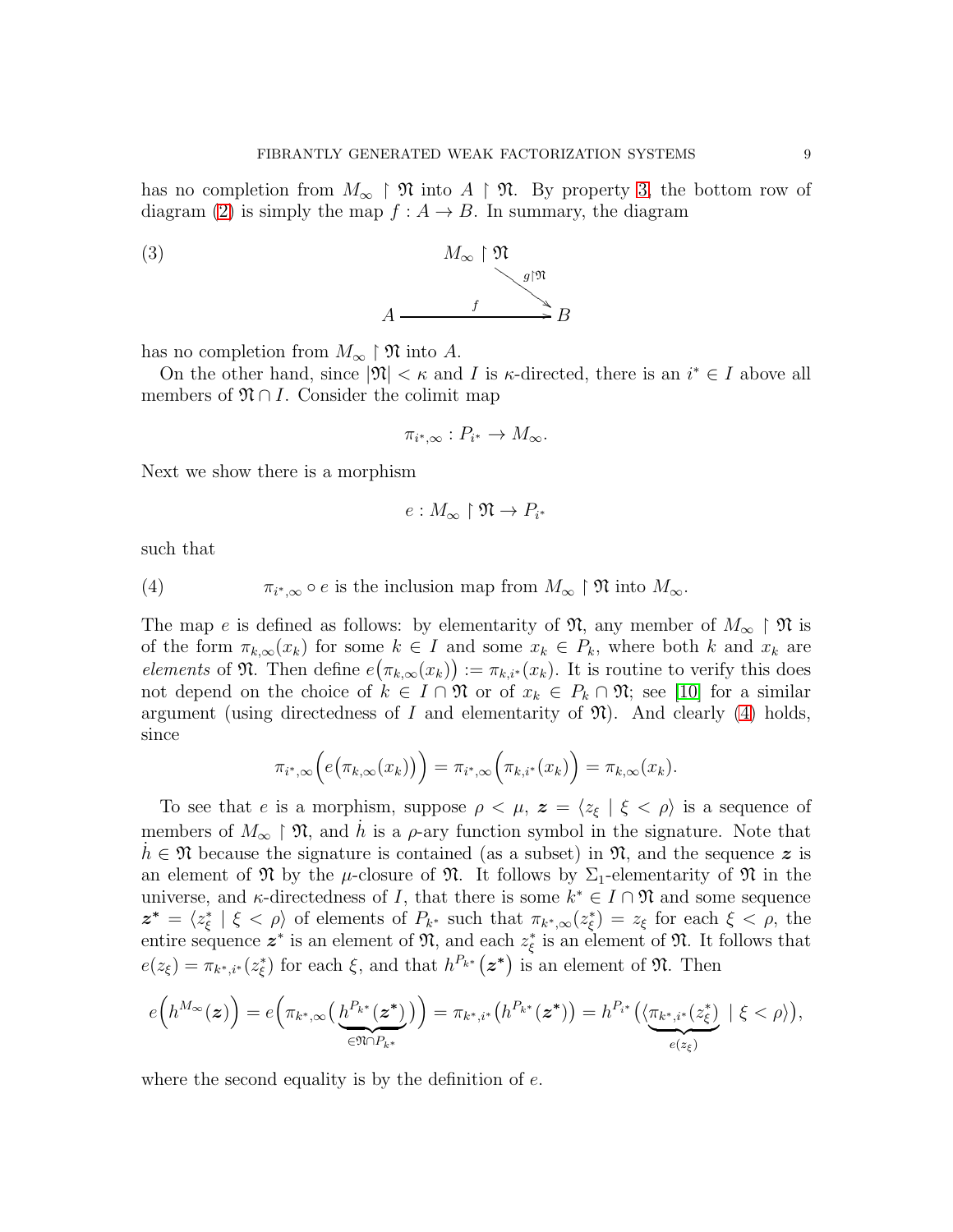Consider the diagram:

$$
M_{\infty} \upharpoonright \mathfrak{N} \xrightarrow{e} P_{i^*} \xrightarrow{\pi_{i^*}, \infty} M_{\infty}
$$
\n
$$
A \xrightarrow{f} B
$$

Since  $f \in \mathcal{S}$  and  $P_{i^*} \in \mathcal{S}$ -Proj, there exists a morphism  $\tau : P_{i^*} \to A$  such that

<span id="page-9-12"></span>
$$
f\circ\tau=g\circ\pi_{i^*,\infty}.
$$

Set  $\tau' := \tau \circ e$ , which yields the following commutative diagram:

(5) 
$$
M_{\infty} \upharpoonright \mathfrak{N} \xrightarrow{e} P_{i^*} \xrightarrow{\pi_{i^*}, \infty} M_{\infty}
$$

$$
\uparrow \downarrow \qquad \qquad \downarrow g
$$

$$
A \xrightarrow{f} B
$$

By [\(4\)](#page-8-0), the top row of diagram [\(5\)](#page-9-12) is just the inclusion map from  $M_{\infty} \restriction \mathfrak{N}$  into  $M_{\infty}$ . Hence,  $\tau'$  is a completion of the diagram [\(3\)](#page-8-1), yielding a contradiction.

## **REFERENCES**

- <span id="page-9-3"></span>[1] J. Adámek, H. Herrlich, J. Rosický and W. Tholen, Weak factorization systems and topological functors, Appl. Categ. Structures 120 (2002), 237–249.
- <span id="page-9-2"></span>[2] J. Adámek, H. Herrlich, J. Rosický and W. Tholen, Injective hulls are not natural, Alg. Univ. 48 (2002), 379–388.
- <span id="page-9-0"></span>[3] J. Adámek and J. Rosický, *Locally Presentable and Accessible Categories*, Cambridge University Press 1994.
- <span id="page-9-6"></span>[4] J. Adámek and J. Rosický, On pure quotients and pure subobjects, Czech. Math. J. 54 (2004), 623–636.
- <span id="page-9-5"></span>[5] M. Bayeh, K. Hess, V. Karpova, M. Kędziorek, E. Riehl and B. Shipley, Left-induced model structures and diagram categories, In: Contemp. Math. 641 (2015).
- <span id="page-9-1"></span>[6] T. Beke, Sheafifiable homotopy model categories, Math. Proc. Cambr. Phil. Soc. 1239 (2000), 447–475.
- <span id="page-9-9"></span>[7] A. Brooke-Taylor and J. Rosický, *Accessible images revisited*, Proc. AMS 145 (2017), 1317–1327.
- <span id="page-9-7"></span>[8] J. D. Christensen and M. Hovey, Quillen model structures for relative homological algebra, Math. Proc. Cambr. Phil. Soc. 133 (2002), 261–293.
- <span id="page-9-4"></span>[9] H. B. Cohen, Injective envelopes of Banach spaces, Bull. Amer. Math. Soc. 70 (1964), 723–726.
- <span id="page-9-11"></span><span id="page-9-10"></span>[10] S. Cox, Filtration games and potentially projective modules, [arXiv:2010.00184.](http://arxiv.org/abs/2010.00184)
- [11] S. Cox, *Maximum deconstructibility in module categories*, J. Pure Appl. Alg. 226 (2022), no. 5, Paper No. 106934.
- <span id="page-9-8"></span>[12] P. C. Eklof and A. H. Mekler, Almost Free Modules: Set-theoretic Methods, Elsevier 2002.